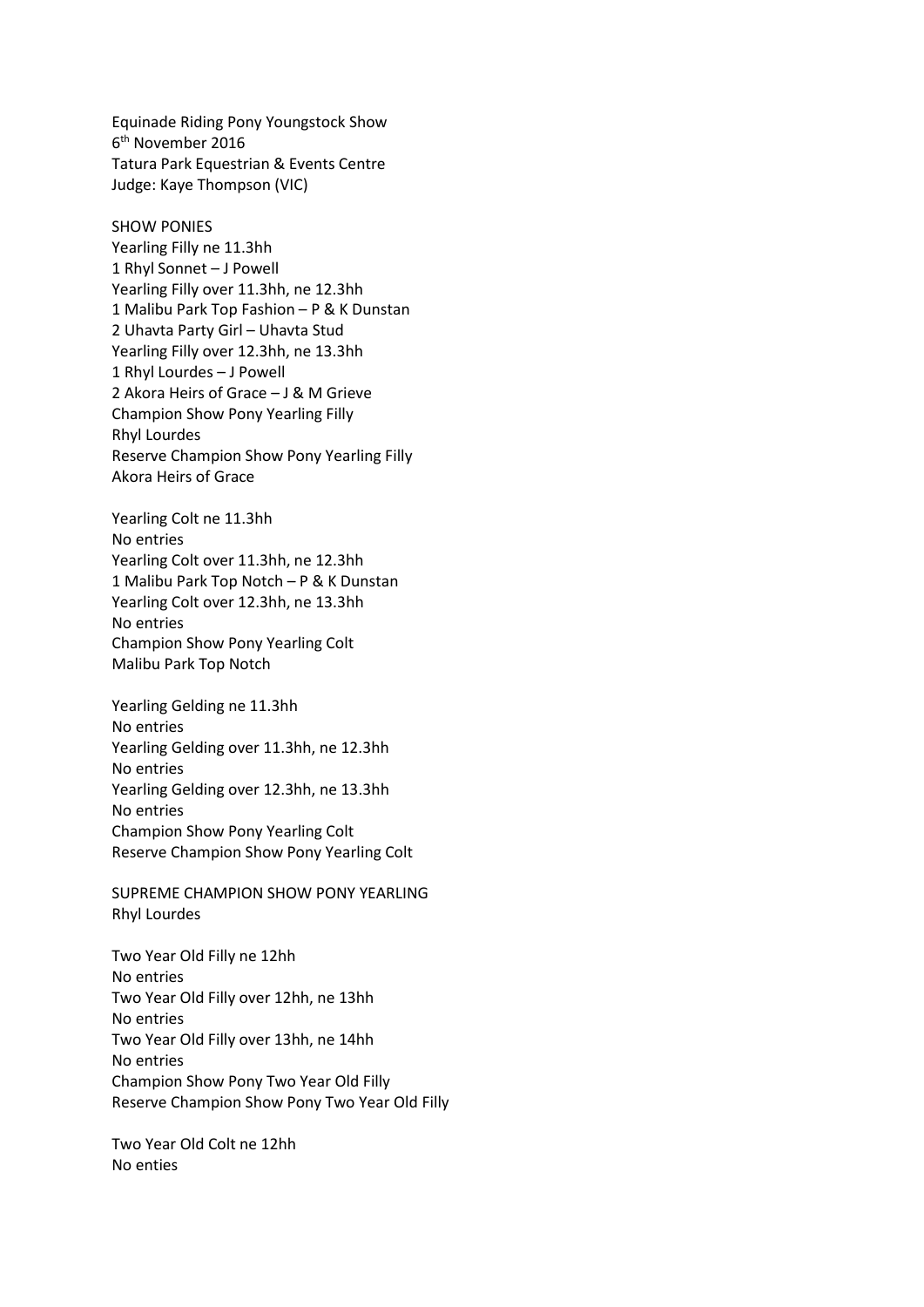Two Year Old Colt over 12hh, ne 13hh No entries Two Year Old Colt over 13hh, ne 14hh No entries Champion Show Pony Two year Old Colt Reserve Champion Show Pony Two Year Old Colt

Two year Old Gelding ne 12hh No entries Two Year Old Gelding over 12hh, ne 13hh No entries Two Year Old Gelding over 13hh, ne 14hh No entries Champion Show Pony Two Year Old Gelding Reserve Champion Show Pony Two Year Old Gelding

SUPREME CHAMPION SHOW PONY TWO YEAR OLD

Three Year Old Filly ne 12.1hh 1 Uhavta Negligee – Uhavta Stud Three Year Old Filly over 12.1hh, ne 13.1hh 1 Ascot Anne Marie – B Holmburg 2 Naruni Park Cover Girl – J Jones 3 Tibooburra Exquisite – G Barlow Three Year Old Filly over 13.1hh, ne 14.1hh 1 Uhvata Nice N Naughty – Uhavta Stud Champion Show Pony Three Year Old Filly Ascot Anne Marie Reserve Champion Show Pony Three Year Old Filly Uhavta Nice N Naughty

Three Year Old Colt ne 12.1hh No entries Three Year Old Colt over 12.1hh, ne 13.1hh No entries Three Year Old Colt over 13.1hh, ne 14.1hh No entries Champion Show Pony Three Year Old Colt Reserve Champion Show Pony Three Year Old Colt

Three Year Old Gelding ne 12.1hh No entries Three Year Old Gelding over 12.1hh, ne 13.1hh 1 Holloway Xtra Diamonds – S Bould Three Year Old Gelding over 13.1hh, ne 14.1hh No entries Champion Show Pony Three Year Old Gelding Holloway Xtra Diamonds Reserve Champion Show Pony Three Year Old Gelding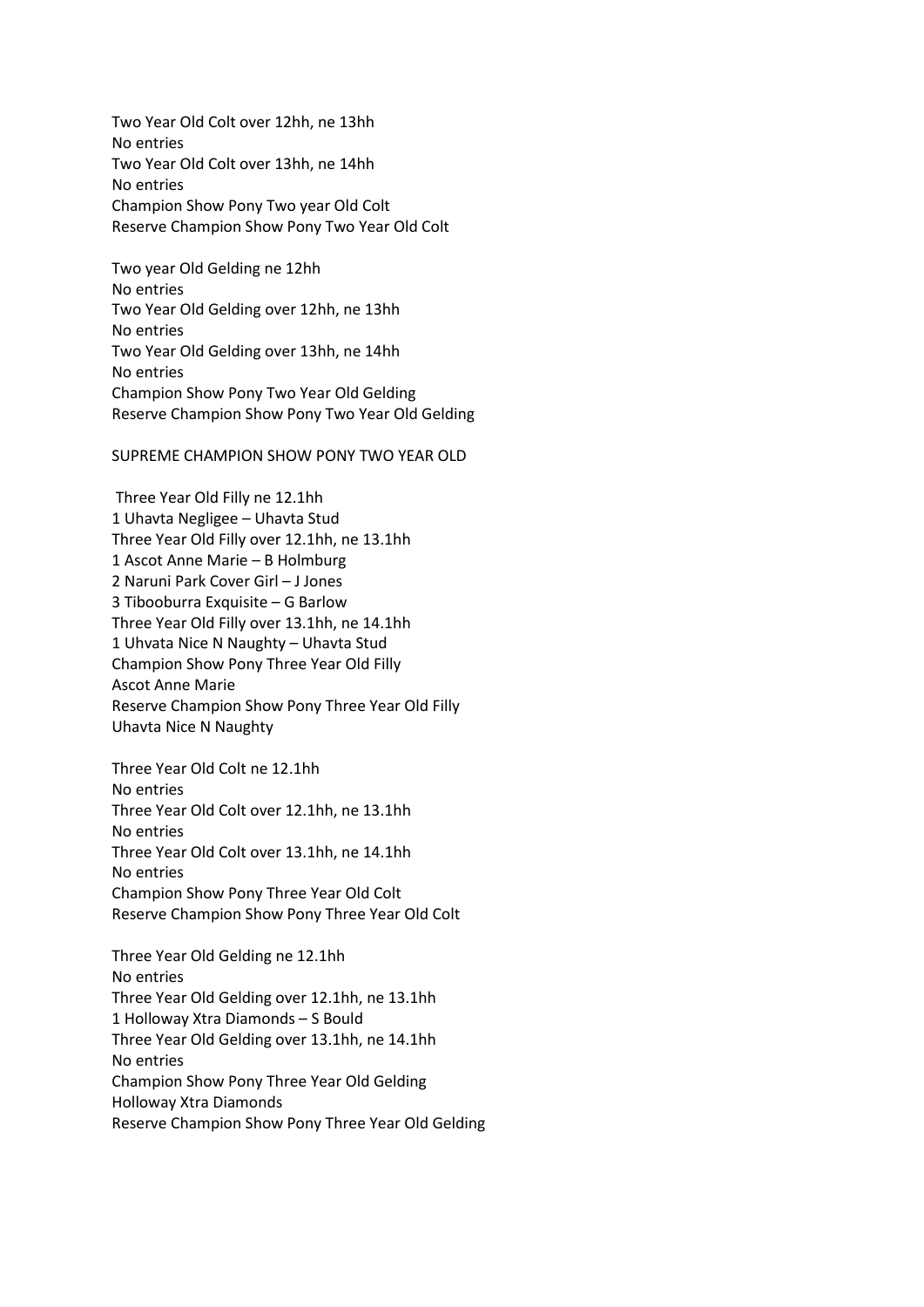SUPREME CHAMPION SHOW PONY THREE YEAR OLD Ascot Anne Marie

SHOW HUNTER PONIES Yearling Filly ne 13.3hh No entries Two Year Old Filly ne 14hh 1 Sovereign Acres Social Occasion – Sovereign Acres Three Year Old Filly ne 14.1hh No entries Champion Show Hunter Pony Filly Sovereign Acres Social Occassion Reserve Champion Show Hunter Pony Filly

Yearling Colt ne 13.3hh No entries Two Year Old Colt ne 14hh 1 Malibu park Gold Dust – L Sannen Three Year Old Colt ne 14.1hh No entries Champion Show Hunter Pony Colt Malibu Park Gold Dust Reserve Champion Show Hunter Pony Colt

Yearling Gelding ne 13.3hh 1 Skyline Park Mavro – D Mitrakis Two Year Old Gelding ne 14hh No entries Three Year Old Gelding ne 14.1hh No entries Champion Show Hunter Pony Gelding Skyline Park Mavro Reserve Champion Show Hunter Pony Gelding

SUPREME CHAMPION SHOW HUNTER PONY Malibu Park Gold Dust

GRAND CHAMPION YOUNGSTOCK EXHIBIT (Supreme SP Yearling, SP 2YO, SP 3YO & Supreme SH eligible) Ascot Anne Marie

RPSBS SHOW HACKS & SHOW HUNTERS Yearling over 13.3hh No entries Two Year Old over 14hh 1 Skyline Park Legacy – D Mitrakis 2 Vichand Allure – K Bilton Three Year Old over 14.1hh No entries Champion RPSBS Show Hack or Show Hunter Skyline Park Legacy